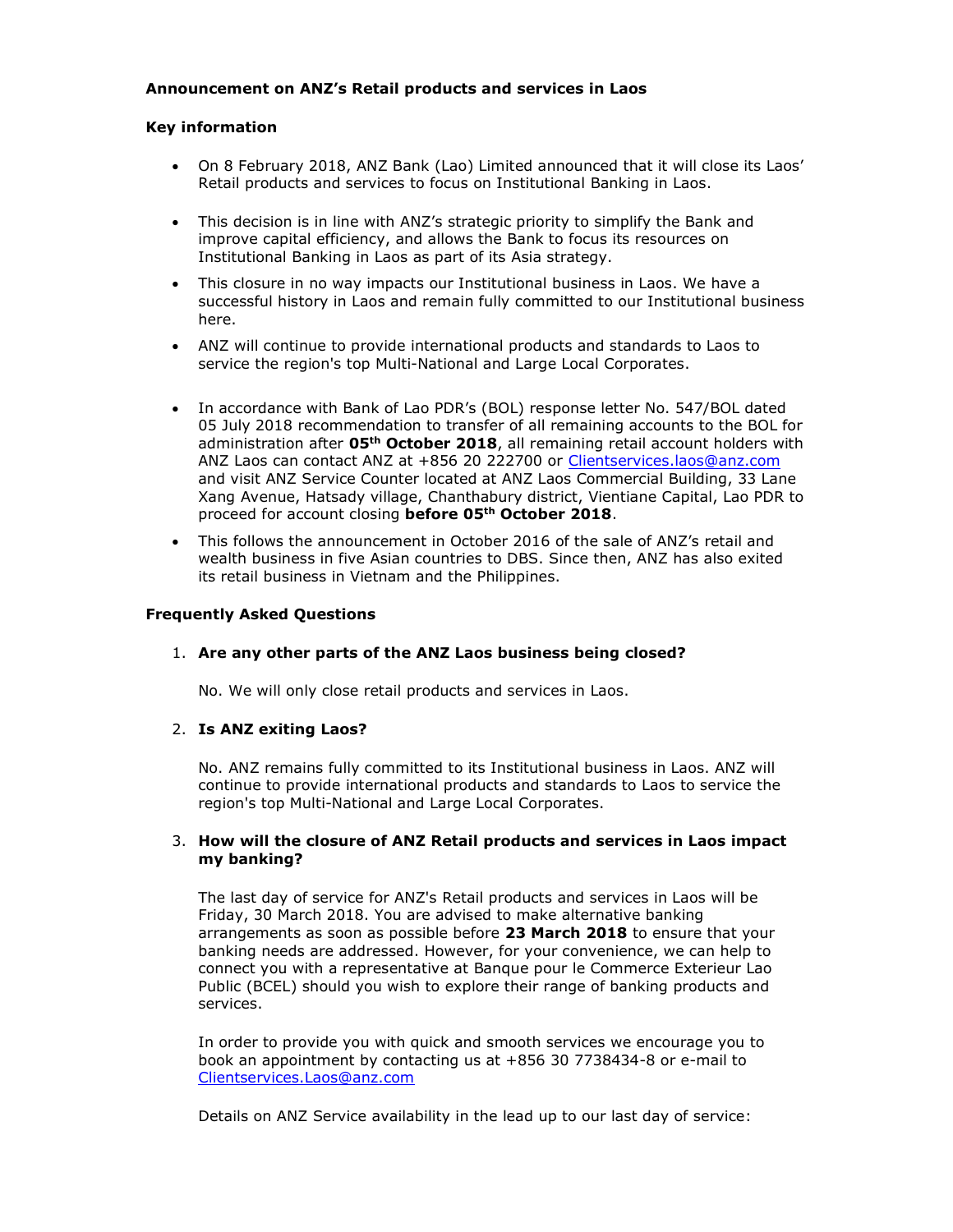| Date                                   | Services not available                                                                                                                                  |  |
|----------------------------------------|---------------------------------------------------------------------------------------------------------------------------------------------------------|--|
| 23 March 2018<br>(from 5:00pm)         | Cash Deposits, Cheques Deposits, Inward and<br>Outward remittance requests will no longer be<br>accepted.                                               |  |
|                                        | Outward remittance instructions after 23 March<br>2018 will be limited to the disbursement of<br>outstanding deposit balances to close the<br>accounts. |  |
|                                        | Customer's Standing instructions will no longer<br>be processed.                                                                                        |  |
|                                        | Safety deposit service will no longer available                                                                                                         |  |
| 23 March 2018<br>(from 5.00pm)         | ANZ ATM Cash withdrawal will not be available.                                                                                                          |  |
|                                        | ANZ Visa Debit card will be decommissioned.                                                                                                             |  |
| Friday, 30 March 2018<br>(from 5.00pm) | ANZ Laos Retail Banking business' last day of<br>service will be 30 March 2018                                                                          |  |

Note: ANZ will receive payment instructions such as cash withdrawals, requests for lump sum outward remittance until 5.00pm, 30 March 2018.

Your ID card, Passport, or Family book will be required for account closure process.

### 4. Is ANZ selling its retail business to BCEL?

No. We are closing our retail products and services. Our arrangements with BCEL aim to provide our retail customers with convenience and to minimise disruptions to their retail banking services.

#### 5. What will happen to my Term Deposit accounts?

Our ANZ Relationship Managers/ Officers will contact you to obtain your maturity instructions. You may terminate your Term deposit prior to maturity date without penalty or charges.

The interests will be paid until the closure date of your Term Deposit account.

Existing Term Deposits will no longer be renewed from 08 February 2018. New Term Deposit applications will no longer be accepted from 08 February 2018.

#### 6. What should I do if I am expecting funds to be deposited or remitted into my deposit accounts with ANZ?

If you are expecting credits /inward remittance / deposits into any of your deposit accounts, please notify the sender (ie. your counterparty, supplier, relative) that funds must be received by ANZ before 23 March 2018. ANZ will no longer process credits/ inward payments into your accounts from 5.00pm, 23 March 2018.

We recommend that you advise your counterparties to remit their payment to your account with another bank. Please advise them of the change in your bank information as early as possible.

#### 7. Can I still use my ANZ cheques? What should I do if I issued Post Dated cheques?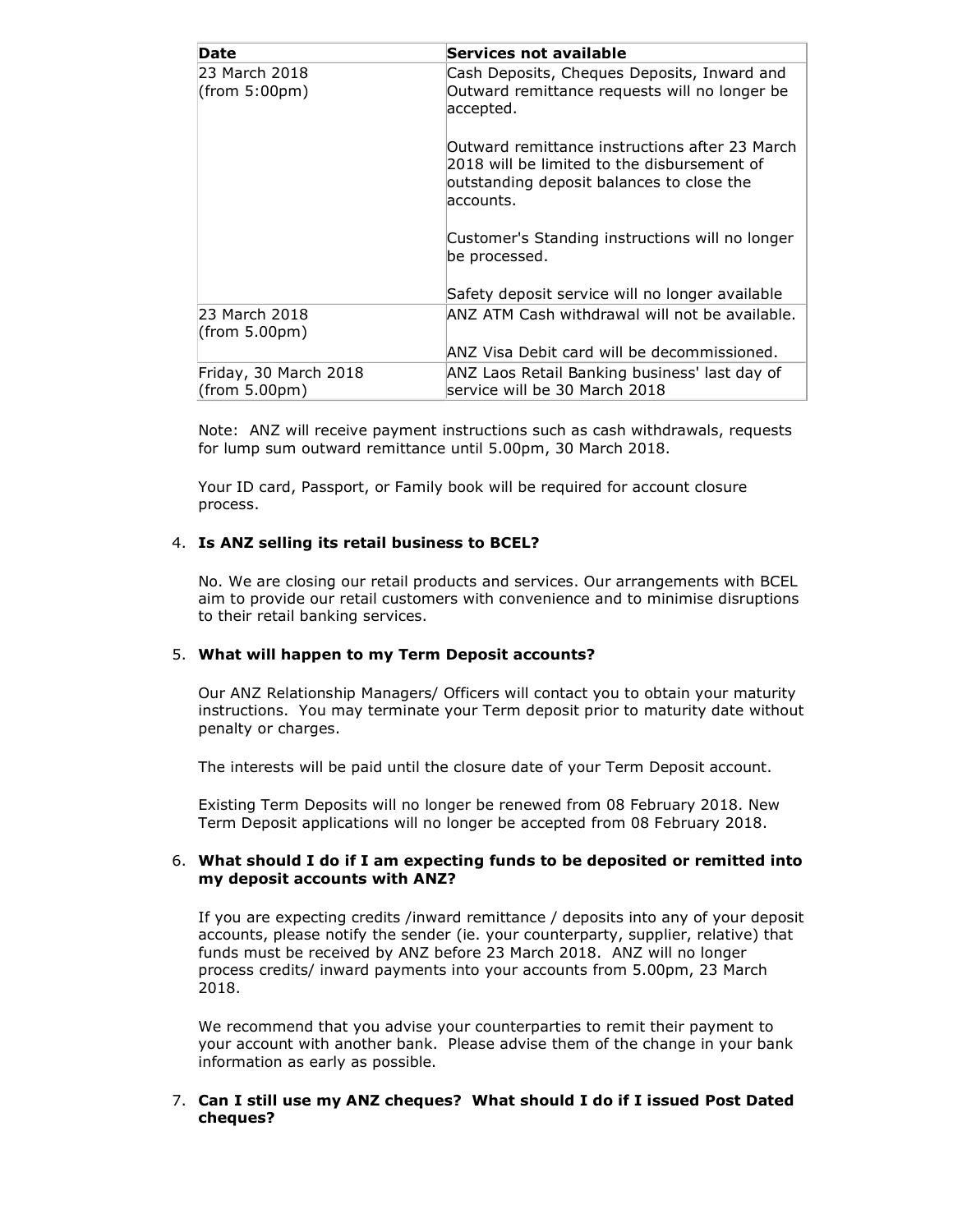ANZ cheques issued from individual banking accounts will be processed until 5.00pm, 30 March 2018.

If you are closing your account earlier than 30 March 2018 and have issued cheques /post- dated cheques that have not been banked in for deposit, please contact your Payees and replace them with another cheques drawn from another bank.

Please return all cheques books when you close your account.

#### 8. Can I still withdraw cash from ANZ ATM?

ANZ ATM Cash withdrawal will not be available after 5.00pm, 23 March 2018.

Please visit the Branch for cash withdrawal before 5.00pm, 30 March 2018.

#### 9. Can I still use my ANZ VISA Debit card? How about annual VISA fee that I've paid?

ANZ VISA Debit card will no longer available after 5.00pm, 23 March 2018.

Your annual VISA fee for the remaining period will be credited to your account and please close your bank account by visiting our Vientiane Branch at Lane Xang Avenue before 5.00pm - Friday, 30 March 2018.

#### 10. I have Standing Instructions or recurring payment requests with ANZ. Will ANZ still process my standing instructions?

ANZ will no longer process your standing instructions from 23 March 2018. Please make alternative banking arrangements for your payment requirements.

#### 11.What alternative modes of payment will be available when I close my account/s at ANZ?

You may select from the following modes of payment: Telegraphic transfer, Local transfer, or Cash.

Please be informed that cash withdrawals in excess of LAK 80,000,000 or its foreign currency equivalent will require at least 24 hours prior notice.

We will waive the payment fee for payments made to self-named accounts via telegraphic transfer, local transfer.

Note: all requested transactions & supports documents need to comply with central bank's regulations and ANZ Laos banking terms and conditions.

#### 12.Why I have to close my account before 23 March 2018 while your last day of Retail products and services is 30 March 2018?

We need the buffer time to process on ceasing electronic banking services, payments requested, cheques and other services related to your account.

#### 13. How can we contact ANZ Retail Branch?

You can visit our Retail Banking Branch at 33 Lane Xang Avenue, Hatsady village Chanthabury district, Vientiane Capital, Lao PDR.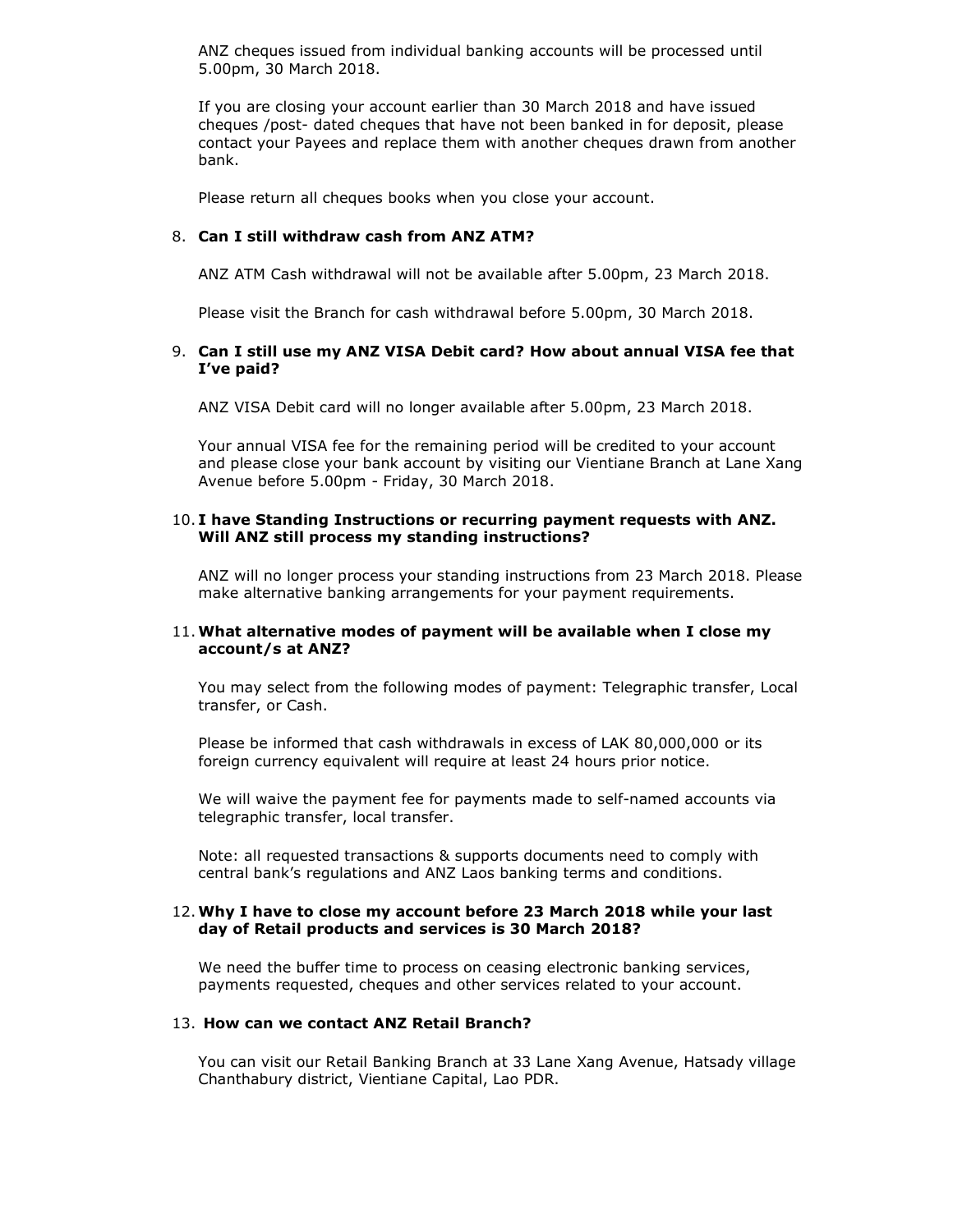We acknowledged this is an importance announcement and hence assure we will take every step to provide for smooth services by extending our banking hours to **5.00pm** on Monday to Friday and including opening on Saturday from 9.00am to 1.00pm until 30 March 2018:

| <b>Extended Branch</b><br>service hours | Services available                                                                                                                                       | Remarks                                                                                                                                                        |
|-----------------------------------------|----------------------------------------------------------------------------------------------------------------------------------------------------------|----------------------------------------------------------------------------------------------------------------------------------------------------------------|
| Monday - Friday                         |                                                                                                                                                          |                                                                                                                                                                |
| 8.30am to 5.00pm                        | Teller transactions<br>including cash, cheques,<br>payment instructions.<br>Proceed for closing bank<br>laccount<br>Other non-teller<br>transactions     | Current cut-off times will<br>remain unchanged. Any<br>transactions normally<br>subject to cut-offs will be<br>received and processed the<br>next banking day. |
| Saturday                                |                                                                                                                                                          |                                                                                                                                                                |
| $9.00$ am to $1.00$ pm                  | Teller transactions<br>including cash, cheques,<br>payment instructions and<br>other non-teller<br>transactions.<br>Proceed for closing bank<br>laccount | Telegraphic transfer<br>linward-outward to be<br>processed in the next<br>business day                                                                         |

You can also email us at *Clientservices.Laos@anz.com* or call +856 21 222700

#### 14.What would happen if I do not want to proceed for account closure?

In accordance with Bank of Lao PDR's response letter No. 547/BOL dated 05 July 2018 recommendation to transfer of all remaining accounts to the BOL for administration after 05<sup>th</sup> October 2018, all outstanding account holders will have to contact the bank of Lao PDR.

#### 15. How does this impact ANZ Laos' Institutional banking business?

This closure of ANZ's Retail products and services in Laos has NO impact to our Institutional business and customers.

The **ANZ Service Counter** located at ANZ Laos Commercial Building, 33 Lane Xang Avenue, Hatsady village, Chanthabury district, Vientiane Capital, Lao PDR will be available to provide cash and counter services to ANZ Laos' Institutional clients. ANZ Laos' remaining office and its electronic banking are operating as normal to serve ANZ Laos' Institutional clients.

For more details please contact your dedicated Relationship Manager.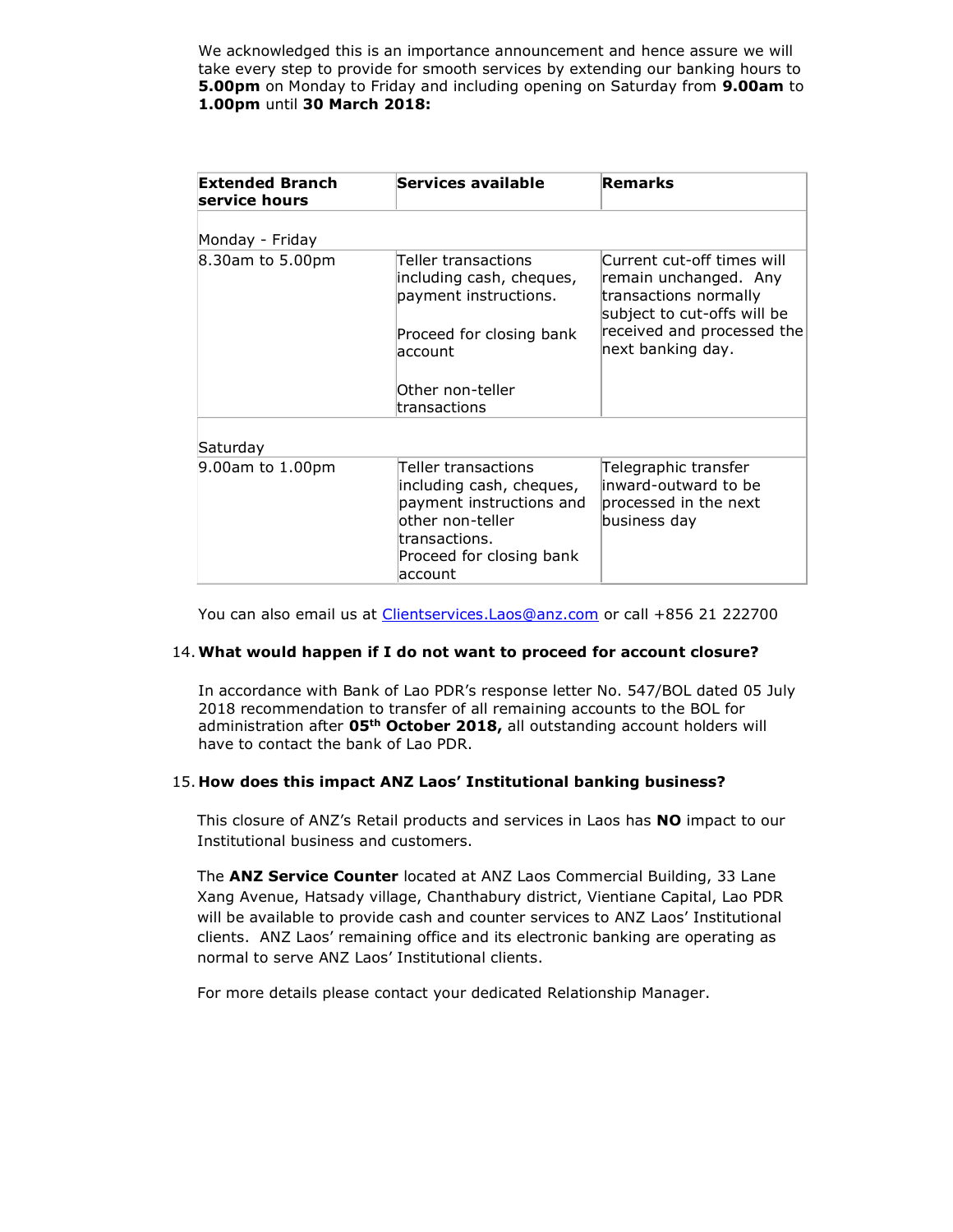ແຈ້ງການກຸ່ງວກັບ ຜະລິດຕະພັນແລະການບໍລິການລູກຄ້າລາຍຍ່ອຍຂອງທະນາຄານເອເອັນແຊັດລາວຈຳກັດ ຫວົຂໍທ້່ີສາໍຄນັ:

- 1. ໃນວັນທີ 08 ກຸມພາ 2018, ທະນາຄານ ເອເອັນແຊັດ ລາວ ຈຳກັດ ແຈ້ງການກຸ່ງວກັບການຢຸດເຊົາ ຜະລິດຕະພັນແລະການບໍລິການສຳລັບລູກຄ້າລາຍຍ່ອຍໃນລາວ ເພື່ອສຸມໃສ່ການໃຫ້ບໍລິການລູກຄ້າ ປະເພດທຸລະກິດໃນລາວ.
- 2. ການຕັດສິນໃຈນີ້ແມ່ນເພື່ອໃຫ້ສອດຄ່ອງກັບຍຸດທະສາດທາງທຸລະກິດທີ່ຜົນເດັ່ນຂອງກຸ່ມທະນາຄານເອ ເອັນແຊັດ ໃນການເປັນທະນາຄານທີ່ງ່າຍໃນການເຂົ້າເຖິງ, ປັບປຸງການນຳໃຊ້ຕົ້ນທຶນຍ່າງມີ ປະສິດທິພາບ, ແລະເຮັດໃຫ້ເຮົາສາມາດສຸມໃສ່ການບໍລິການລູກຄ້າປະເພດທຸລະກິດໃນລາວຕາມຍຸດ ທະສາດຂອງກຸ່ມທະນາຄານເອເອັນແຊັດໃນພາກພື້ນອາຊີ.
- 3. ການຢຸດເຊົາຜະລິດຕະພັນແລະການບໍລິການລູກຄ້າລາຍຍ່ອຍໃນຄັ້ງນີ້ບໍ່ມີຜົນກະທົບໃດໆຕໍ່ການ ບໍລິການລູກຄ້າປະເພດທຸລະກິດຂອງເອເອັນແຊັດໃນລາວ, ພວກເຮົາປະສົບຜົນສຳເລັດຢ່າງຫຼວງຫຼາຍທີ່ ຜ່ານມາໃນລາວ ແລະ ຍັງຈະສືບຕໍ່ໃຫ້ບໍລິການລູກຄ້າປະເພດທຸລະກິດຢ່າງເຕັມທີ່.
- 4. ເອເອັນແຊັດ ຈະສບືຕ່ໍພດັທະນາຜະລດິ ຕະພນັແລະການບໍລິການທ່ີເປັນມາດຕະຖານສາກນົເພ່ືອຮບັໃຊ້ ບັນດາທຸລະກິດລະຫວ່າງປະເທດແລະຫົວໜ່ວຍທຸລະກິດໃຫຍ່ໆໃນລາວ.
- 5. ອີງຕາມໜັງສືແຈ້ງຕອບຂອງທະນາຄານແຫ່ງ ສ.ປ.ປ ລາວ ເລກທີ່ 547/ກຄທ ລົງວັນທີ 05 ກໍລະກົດ 2018 ແນະນຳໃຫ້ໂອນບັນຊີຂອງລູກຄ້າລາຍຍ່ອຍທີ່ຍັງຄົງຄ້າງໃຫ້ກັບ ທະນາຄານ ແຫ່ງ ສ.ປ.ປ ລາວ ບໍລິຫານຫຼັງຈາກ 05 ຕຸລາ 2018, ສຳລັບເຈົ້າຂອງບັນຊີລູກຄ້າລາຍຍ່ອຍທີ່ຍັງຄົງຄ້າງ ກະລຸນາຕິດຕໍ່ທະນາຄານ ເອເອັນແຊັດລາວໃນຫຼາຍຊ່ອງທາງເຊັ່ນໂທ 021 222700 ຫຼື ອີເມວ  $C$ lientservices.laos@anz.com ຫຼື ບ່ອງບໍລິການຕັ້ງຢູ່ບ້ານຫັດສະດີ ເມືອງຈັນທະບູລີ ນະຄອນຫຼວງວຽງຈັນເພື່ອດຳເນີນການປິດບັນຊີກ່ອນວັນທີ່ 05 ຕຸລາ 2018.
- 6. ການແຈ້ງການນີ້ແມ່ນສືບຕໍ່ຈາກການແຈ້ງການໃນເດືອນຕຸລາ 2016 ຂອງການຂາຍ ທຸລະກິດການ ບໍລິການລູກຄ້າລາຍຍ່ອຍແລະການບໍລິການຄວາມໝັ້ນຄົງທາງການເງິນຂອງເອເອັນແຊັດໃນ5ປະເທດ ອາຊ $\scriptstyle\rm II$ ໃຫ້ກັບທະນາຄານພັດທະນາສິງກະ ໂປ, ແລະຫຼັງຈາກນັ້ນແມ່ນການຢຸດໃຫ້ບໍລິການລູກຄ້າລາຍ ຍ່ອຍໃນຫວງດນາມແລະຟີລິປິນ.

ຄາໍຖາມທ່ີຖກືຖາມເປັນປະຈາໍ:

1. ທຸລະກິດດ້ານອື່ນຂອງເອເອັນແຊັດກໍ່ຈະຖືກຢຸດການດຳເນີນງານບໍ່?

ບໍ່, ເອເອັນແຊັດ ຈະຢຸດເຊົາຜະລິດຕະພັນແລະການບໍລິການລູກຄ້າລາຍຍ່ອຍໃນລາວເທົ່ານັ້ນ

2. ເອເອັນແຊັດກາໍລງັຈະຖອນການລງົທຶນໃນລາວບ່ໍ?

ບໍ່, ເອເອັນແຊັດຍັງສືບຕໍ່ໃຫ້ການບໍລິການເຕັມຮູບແບບແກ່ລູກຄ້າປະເພດທຸລະກິດໃນລາວ, ເອ ເອັນແຊັດ ຈະສືບຕໍ່ພັດທະນາຜະລິດຕະພັນແລະການບໍລິການທີ່ເປັນມາດຕະຖານສາກົນເພື່ອຮັບ ໃຊ້ບັນດາທຸລະກິດລະຫວ່າງປະເທດແລະຫົວໜ່ວຍທຸລະກິດໃຫຍ່ໆ ໃນລາວ.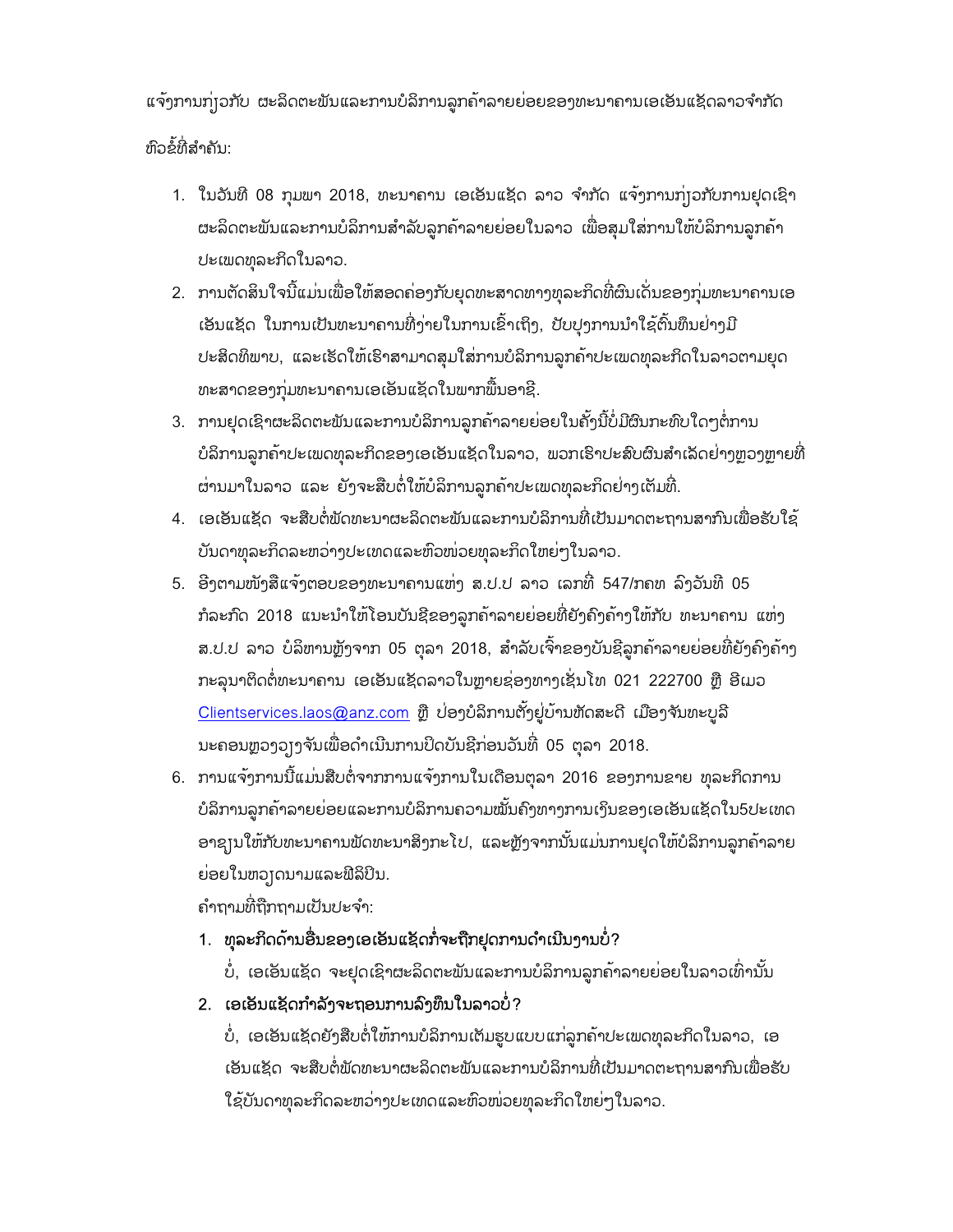### 3. ການຢຸດຜະລິດຕະຟັນແລະການໃຫ້ບໍລິການລູກຄ້າລາຍຍ່ອຍໃນລາວມີຜົນກະທົບຕໍ່ທ່ານແນວໃດ?

ມື້ສຸດທ້າຍຂອງການໃຫ້ບໍລິການການທະນາຄານສຳລັບລູກຄ້າລາຍຍ່ອຍແມ່ນວັນສຸກ ທີ 30 ມີນາ 2018. ເຊິ່ງທ່ານຄວນຊອກຫາຊ່ອງທາງໃນການເປີດບັນຊີກັບທະນາຄານໃໝ່ແລະປິດບັນຊີກັບ ທະນາຄານຂອງພວກເຮົາກ່ອນວັນທີ່ 23 ມີນາ 2018 ເພື່ອໃຫ້ແນ່ໃຈວ່າການເຮັດທຸລະກຳຂອງ ທ່ານຈະຖືກບໍລິການໂດຍໄວ. ນອກນີ້ເພື່ອຄວາມສະດວກສະບາຍຂອງທ່ານພວກເຮົາຍັງຊ່ວຍແນະ ນຳທ່ານກັບຕົວແທນຂອງທະນາຄານການຄ້າຕ່າງປະເທດລາວມະຫາຊົນເພື່ອທີ່ຈະໃຫ້ລາຍລະອງດ ກຸ່ງວກັບຜະລິດຕະພັນແລະການບໍລິການຂອງພວກເຂົາເພື່ອເພີ່ມຄວາມສະດວກໃຫ້ທ່ານເປັນອີກ ທາງເລືອກໃນການເປີດບັນຊີໃໝ່.

ເພື່ອໃຫ້ການບໍລິການມີຄວາມວ່ອງໄວຂຶ້ນ ພວກເຮົາຂໍອານຸຍາດແນະນຳໃຫ້ລູກຄ້ານັດໝາຍວັນທີ ແລະເວລາທີ່ລູກຄ້າຈະເຂົ້າມາປິດບັນຊີກັບພະນັກງານຂອງພວກເຮົາລ່ວງໜ້າ ໂດຍສາມາດຕິດຕໍ່ ພວກເຮົາໄດ້ທາງເບີ +856 30 7738434-8 ຫຼື ອີເມວ Clientservices.Laos@anz.com ລາຍລະອງດກຸ່ງວກັບການບໍລິການຕັ້ງແຕ່ມື້ນີ້ຈົນຮອດມື້ສຸດທ້າຍທີ່ເຮົາບໍລິການລູກຄ້າລາຍຍ່ອຍໃນ ລາວມີດັ່ງລຸ່ມນີ້:

| ເລີ່ມຈາກວັນທີ່       | ບໍລິການທີ່ຈະເລີ່ມໃຊ້ບໍ່ໄດ້                                                                                                                                                    |  |  |
|----------------------|-------------------------------------------------------------------------------------------------------------------------------------------------------------------------------|--|--|
| 23 ມີນາ 2018         | ການຝາກເງິນ, ການຝາກແຊັກ, ການໂອນເງິນພາຍໃນແລະ                                                                                                                                    |  |  |
| (ເລີ້ມຈາກ 17 ໂມງແລງ) | ຕ່າງປະເທດ ຈະບໍ່ສາມາດໃຫ້ການບໍລິການໄດ້                                                                                                                                          |  |  |
|                      | ການໂອນເງິນອອກຈາກບັນຊີຫຼັງຈາກວັນທີ່ 23ມີນາ 2018 ແມ່ນ<br>ຈະບໍລິການສະເພາະລູກຄ້າທີ່ໂອນອອກເພື່ອປິດບັນຊີເທົ່ານັ້ນ<br>ການບໍລິການແບບ Standing instruction ຈະບໍ່ສາມາດ<br>ປະຕິບັດຕາມໄດ້ |  |  |
|                      | ທ່ານຈະບໍ່ສາມາດນຳໃຊ້ການໃຫ້ບໍລິການດ້ານຕູ້ນິລະໄພໄດ້                                                                                                                              |  |  |
| 23 ມີນາ 2018         | ການຖອນເງິນຜ່ານຕູ້ເອທີເອັມຈະບໍ່ສາມາດເຮັດໄດ້                                                                                                                                    |  |  |
| (ເລີ່ມຈາກ 17 ໂມງແລງ) |                                                                                                                                                                               |  |  |
|                      | ບັດເດບິດວີຊ້າ, ການຊື້ເຄື່ອງອອນລາຍ ຫຼື ເຮັດທຸລະກຳທາງເອ                                                                                                                         |  |  |
|                      | ເລັກໂຕຣນິກຈະບໍ່ສາມາດເຮັດໄດ້                                                                                                                                                   |  |  |
| ວັນສຸກ, 30 ມີນາ 2018 | ເປັນມື້ສຸດທ້າຍຂອງການໃຫ້ບໍລິການລູກຄ້າລາຍຍ່ອຍຂອງ                                                                                                                                |  |  |
| (ຈາກ 17ໂມງແລງ)       | ທະນາຄານເອເອັນແຊັດລາວ                                                                                                                                                          |  |  |

ໝາຍເຫດ: ທະນາຄານເອເອັນແຊັດ ຈະໃຫ້ການບໍລິການໃນການຖອນເງິນ, ໂອນເງິນເພື່ອປິດ ບັນຊີ ຈົນເຖິງເວລາ 17ໂມງແລງ ຂອງວັນທີ່ 30 ມີນາ 2018 ນີ້ເທົ່ານັ້ນ.

ກະລຸນາກງຸມບັດປະຈຳໂຕ, ພາສປອດ ຫຼື ສຳມະໂນຄົວ ມາພ້ອມເວລາທ່ານເຂົ້າມາປິດບັນຊີ.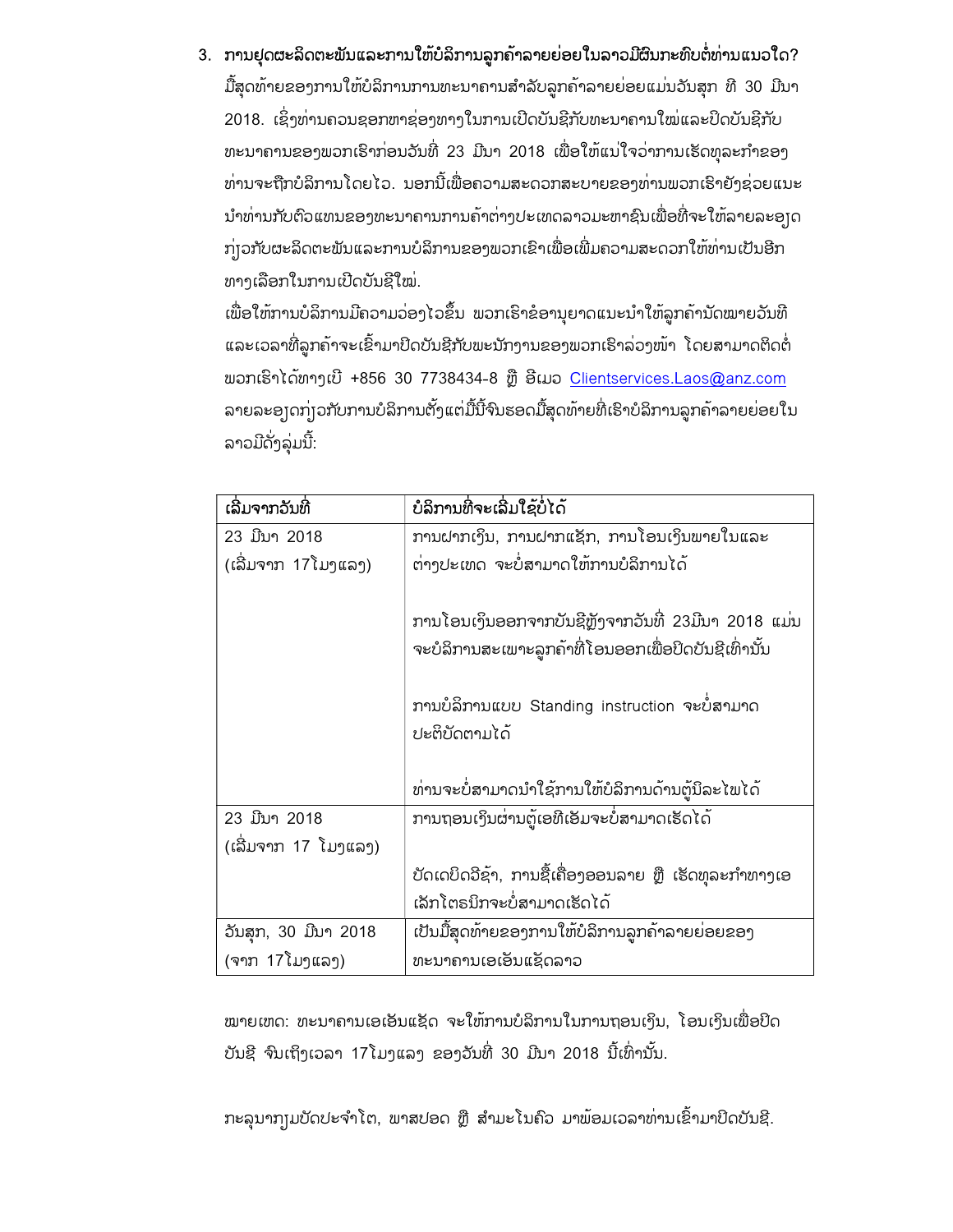# 4. ເອເອັນແຊັດກຳລັງຂາຍທຸລະກິດການບໍລິການການທະນາຄານສຳລັບລູກຄ້າລາຍຍ່ອຍໃຫ້ ທະນາຄານການຄ້າຕ່າງປະເທດລາວມະຫາຊົນບໍ່?

ບໍ່, ພວກເຮົາພຸງງແຕ່ຢຸດການໃຫ້ບໍລິການການທະນາຄານສຳລັບລູກຄ້າລາຍຍ່ອຍເທົ່ານັ້ນ, ການ ປະສານງານກັບ ທະນາຄານການຄ້າຕ່າງປະເທດລາວມະຫາຊົນ ເປັນພຽງການອຳນວຍຄວາມ ສະດວກໃຫ້ກັບລູກຄ້າແລະເພື່ອຫຼຸດຜ່ອນຜົນກະທົບທີ່ມີຕໍ່ພວກເຂົາເທົ່ານັ້ນ

## 5. ຈະມີຜົນກະທົບແນວໃດຕໍ່ບັນຊີເງິນຝາກມີກຳນົດຂອງຂ້ອຍ?

ພະນັກງານຂອງເຮົາຈະຕິດຕໍ່ທ່ານເພື່ອບອກກ່າວກ່ $\mathfrak f$ ວກັບມື້ຮອດກຳນົດການປິດບັນຊີຂອງທ່ານ, ໂດຍທີ່ທ່ານສາມາດປິດບັນຊີກ່ອນກຳນົດໂດຍທີ່ບໍ່ມີການປັບໄໝຫຼືລາຍຈ່າຍອື່ນໆ.

ການຄດິ ໄລດ່ ອກເບຍ້ ແມນ່ ກາໍນດົເອົາຮອດມທື້່ີທາ່ ນປິດບນັຊກີບັທະນາຄານຂອງພວກເຮົາ

ບັນຊີເງິນຝາກມີກຳນົດທີ່ມີຢູ່ໃນປະຈຸບັນຈະບໍ່ມີການຕໍ່ອາຍຸອອກໄປຕື່ມຫຼັງຈາກວັນທີ 08 ກຸມພາ 2018, ເອເອັນແຊັດຈະບໍ່ຮັບເປີດບັນຊີໃໝ່ຫຼັງຈາກວັນທີ 08 ກຸມພາ 2018.

### 6. ຂ້ອຍຄວນເຮັດແນວໃດຫາກວ່າມີການໂອນເງິນມາຫາບັນຊີຂອງຂ້ອຍໃນເອເອັນແຊັດ?

ຖ້າທ່ານຄາດຄະເນວ່າຈະມີເງິນໂອນຫຼື ເງິນຝາກ ເຂົ້າຫາບັນຊີຂອງທ່ານ, ທ່ານຄວນຕິດຕໍ່ຜູ້ທີ່ຈະ ໂອນຫຼືຝາກເງິນ ເຊັ່ນ: ຄູ່ຄ້າ, ຜູ້ຮ່ວມທຸລະກິດ ຫຼື ຍາດພີ່ນ້ອງ... ໃຫ້ໂອນຫຼືຝາກເຂົ້າບັນຊີຂອງ ທ່ານກ່ອນວັນທີ 23 ມີນາ 2018, ທະນາຄານເອເອັນແຊັດລາວຈະບໍ່ຮັບເງິນໂອນ ຫຼື ເງິນຝາກ ໃດໆທັງນັ້ນຫຼັງຈາກ 17 ໂມງແລງ ຂອງວັນທີ 23 ມີນາ 2018. ພວກເຮົາຂອງແນະນຳທ່ານໃຫ້ແຈ້ງຜູ້ທີ່ຈະໂອນຫຼືຝາກເງິນເຂົ້າບັນຊີຂອງທ່ານ ໃຫ້ໂອນຫຼືຝາກເຂົ້າ ບັນຊີຂອງທ່ານໃນທະນາຄານອື່ນ. ແລະກະລຸນາແຈ້ງບອກໃຫ້ພວກເຂົາປ່ $\mathop{\upmu}\nolimits$ ເປງລາຍລະອ $\mathop{\mathsf{p}}\nolimits$ ດ ບັນຊີການຮັບເງິນຈາກທະນາຄານຂອງພວກເຮົາເປັນທະນາຄານອື່ນໂດຍໄວ.

# 7. ຂ້ອຍຍັງສາມາດໃຊ້ເຊັກຂອງເອເອັນແຊັດບໍ່? ຂ້ອຍຕ້ອງເຮັດແນວໃດກັບແຊັກທີ່ຂ້ອຍກຳນົດວັນທີ ໃນການຖອນເງິນລ່ວງໜ້າ?

ແຊັກເອເອັນແຊັດທີ່ຖືກສັ່ງຈ່າຍຈາກບັນຊີບຸກຄົນ ຈະສາມາດຖອນເງິນໄດ້ຮອດເວລາ 17ໂມງແລງ ຂອງວັນທີ 30 ມີນາ 2018 ເທົ່ານັ້ນ.

ຖ້າຫາກທ່ານປິດບັນຊີກ່ອນວັນທີ 30 ມີນາ 2018 ແລະ ໄດ້ອອກແຊັກການສັ່ງຈ່າຍແບບກຳນົດມື້ ີ ໂດຍມື້່ທີ່ກຳນົດແມ່ນຫຼັງເປັນວັນທີຫຼັງຈາກປິດບັນຊີກັບເອເອັນແຊັດແລ້ວ ແມ່ນກະລຸນາຕິດຕໍ່ຜູ້ຮັບ ແຊັກຂອງທ່ານແລ້ວປ່ງນແທນດ້ວຍໃບແຊັກຂອງທະນາຄານອື່ນ.

ກະລຸນາສົ່ງຄືນປຶ້ມແຊັກຂອງທ່ານຫຼັງຈາກທີ່ທ່ານປິດບັນຊີກັບທາງເອເອັນແຊັດແລ້ວ.

### 8. ຂ້ອຍຍັງສາມາດຖອນເງິນຜ່ານຕູ້ເອທີເອັມໄດ້ບໍ່?

ຕູ້ເອທີເອັມຂອງທະນາຄານເອເອັນແຊັດຈະບໍ່ສາມາດນຳໃຊ້ໄດ້ຫຼັງຈາກເວລາ 17ໂມງ ຂອງວັນທີ 23 ມນີາ 2018.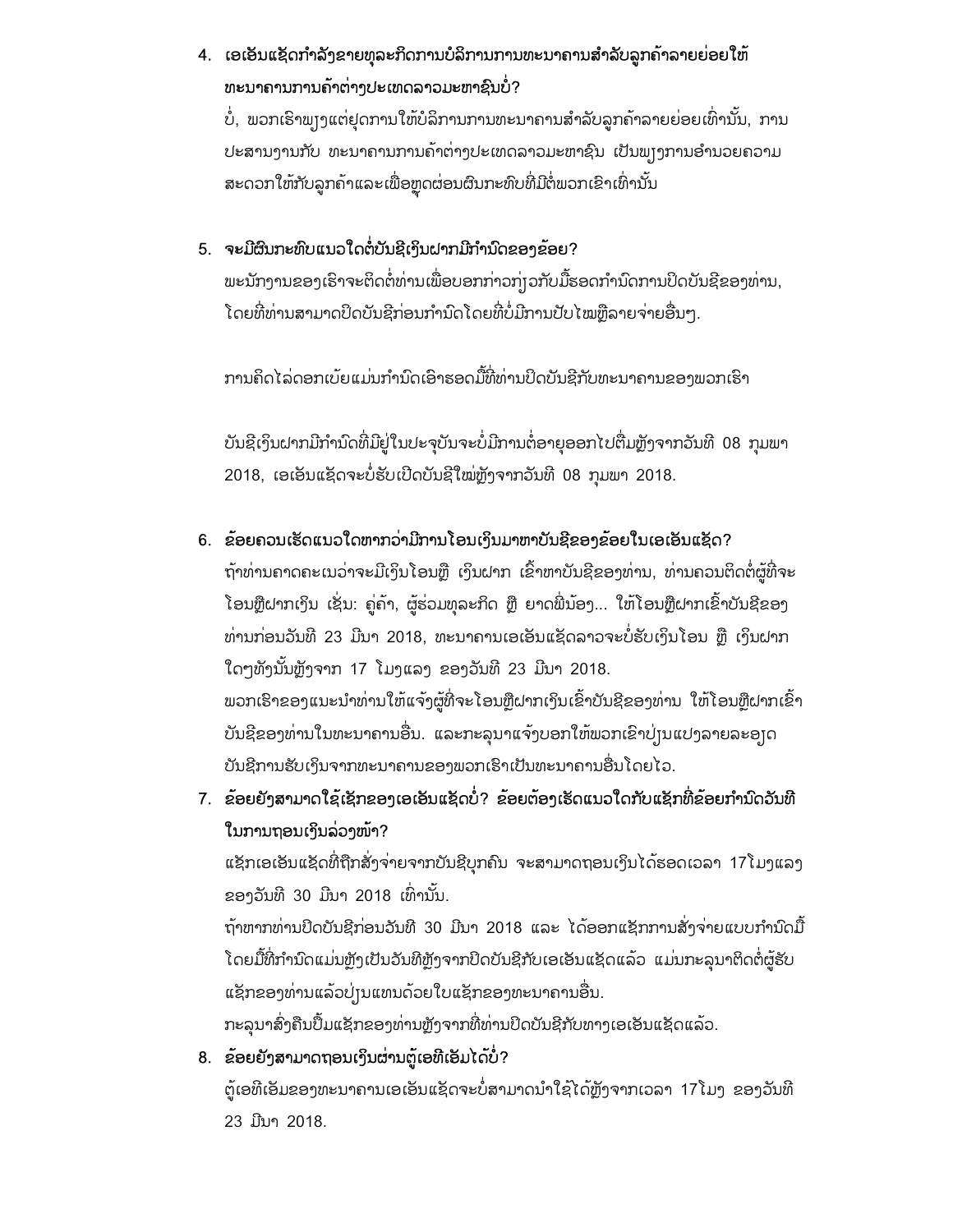ກະລຸນາພົວພັນບ່ອງບໍລິການຂອງສາຂານະຄອນຫຼວງວ]ງຈັນເພື່ອຖອນເງິນແລະປິດບັນຊີຂອງ ທ່ານກ່ອນ 17ໂມງ ຂອງວັນທີ 30 ມີນາ 2018.

9. ທາ່ ນຍງັສາມາດໃຊບ້ ດັ ວຊີາ້ ເດບິດ ຂອງທະນາຄານເອເອັນແຊັດໄດບ້່ໍ? ແລະຈະເຮັດແນວໃດ ກັບຄ່າບໍ່ລິການລາຍປີທີ່ທ່ານຈ່າຍລ່ວງໜ້າໄປແລ້ວ?

ບັດ ເອເອັນແຊັດ ວີຊ້າ ເດບິດຈະບໍ່ສາມາດໃຊ້ໄດ້ຫຼັງຈາກເວລາ 17 ໂມງ ຂອງວັນທີ 23 ມີນາ 2018.

ຄ່າບໍລິການລາຍປີຂອງບັດ ວີຊ້າ ເດບິດ ທີ່ທ່ານຈ່າຍລ່ວງໜ້າໄປແລ້ວນັ້ນຍອດຂອງຈຳນວນມື້ທີ່ບໍ່ ທັນໄດ້ໃຊ້ຈະຖືກໂອນເຂົ້າບັນຊີຂອງທ່ານໃນມື້ທີ່ທ່ານມາປິດບັນຊີ ແລະ ເຂົ້າມາພົວພັນນຳບ່ອງ ບໍລິການຂອງສາຂານະຄອນຫຼວງວ]ງຈັນກ່ອນ 17 ໂມງຂອງວັນທີ 30 ມີນາ 2018.

10. ຖ້າທ່ານມີຄຳສັ່ງກຸ່ງວກັບ Standing Instruction ຫຼື Reoccurring payment ກຸ່ງວກັບບັນຊີ ຂອງທ່ານ, ເອເອັນແຊັດຈະຍັງໃຫ້ບໍລິການກ່າວກັບຂ້ອດນີ້ບໍ່?

ເອເອັນແຊັດ ຈະບໍ່ເຮັດທຸລະກຳກຸ່ງວກັບ Standing Instruction ທີ່ຕິດພັນກັບບັນຊີຂອງທ່ານຫຼັງ ຈາກວັນທີ 23 ມີນາ 2018, ພວກເຮົາແນະນຳໃຫ້ທ່ານກະກ $_{\rm I}$ ມການເປີດບັນຊີກັບທະນາຄານອື່ນ ເພື່ອບໍລິການທ່ານໃນດ້ານນີ້.

# 11. ຍັງມັບລິການດານໄດແດທີ່ຍັງສາມາດໄຊໄດໄນມື້ທີ່ທານມາປິດບັນຊີກັບເອເອັນແຊັດ

ທ່ານສາມາດເລືອກການໃຫ້ບໍລິການໄດ້ດັ່ງນີ້: ໂອນເງິນໄປຕ່າງປະເທດ, ໂອນເງິນພາຍໃນປະເທດ ແລະ ຖອນເງິນສົດ.

ກະລຸນາແຈ້ງບ່ອງບໍລິການຂອງພວກເຮົາລ່ວງໜ້າ24ຊົ່ວ ໂມງ ຖ້າຫາກທ່ານຈະຖອນເງິນຫຼາຍກ່ວາ 80ລ້ານກີບ ຫຼື ມູນຄ່າທຸງບເທົ່າໃນສະກຸນເງິນອື່ນ.

ພວກເຮົາຈະຍົກເວັ້ນຄ່າທຳນຸງມໃນການໂອນເງິນໄປຕ່າງປະເທດ ແລະ ໂອນເງິນພາຍໃນປະເທດ ໄປຍງັບນັຊທີ່ີມຊີ່ດືຽວກນັ.

ໝາຍເຫດ: ການເຮັດທຸລະກຳທັງໝົດລວມທັງເອກະສານປະກອບການໂອນເງິນແມ່ນຍັງຕ້ອງໄດ້ ປະຕິບັດຕາມກົດລະບຽບທີ່ທາງທະນາຄານແຫ່ງ ສ.ປ.ປ ລາວ ວາງອອກ ແລະ ຕາມລະບຽບ ການຂອງທະນາຄານເອເອັນແຊັດ.

12. ເປັນຫຍັງຈຶ່ງຕ້ອງປີດບັນຊີກ່ອນວັນທີ່ 23 ມີນາ 2018 ໃນຂະນະທີ່ມື້ສຸດທ້າຍຂອງການໃຫ້ ບໍລິການຜະລິດຕະພັນແລະການບໍລິການລູກຄ້າລາຍຍ່ອຍຂອງເອເອັນແຊັດລາວແມ່ນວັນທີ່ 30 ມີນາ 2018?

ເນື່ອງຈາກພວກເຮົາຕ້ອງໄດ້ໃຊ້ເວລາໃນການຍົກເລີກທຸລະກຳອື່ນໆທີ່ກຸ່ງວຂ້ອງກັບບັນຊີຂອງລູກ ຄ້າເຊັ່ນ: ການຊຳລະສະສາງ, ການບໍລິການດ້ານເອເລັກໂຕນິກຕ່າງໆ, ຮ⊺ກເກັບປຶ້ມແຊັກ ແລະ ອື່ນໆທີ່ກ່|ວຂ້ອງກັບບັນຊີຂອງທ່ານ.

## 13. ຂ້ອຍສາມາດຕິດຕໍ່ປ່ອງບໍລິການຂອງທະນາຄານໄດ້ແນວໃດ

ທ່ານສາມາດພົວພັນບ່ອງບໍລິການສາຂານະຄອນຫຼວງຂອງພວກເຮົາໄດ້ທີ່ 33 ຖະໜົນລ້ານຊ້າງ, ບ້ານຫັດສະດີ, ເມືອງຈັນທະບູລີ, ນະຄອນຫຼວງວງງຈັນ, ສ.ປ.ປ ລາວ.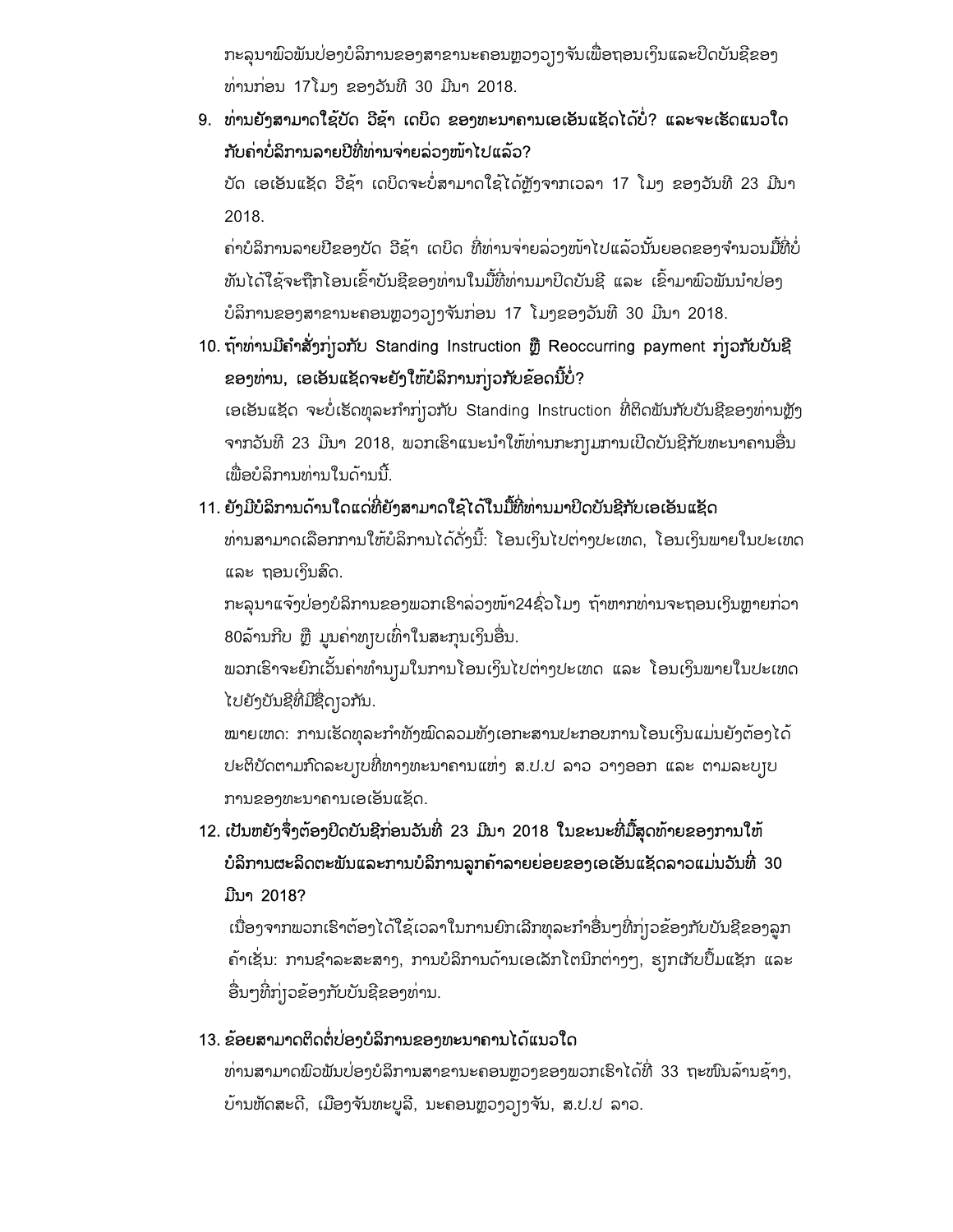ນອກນີ້ ພວກເຮົາເຂົ້າໃຈເຖິງຄວາມສຳຄັນຂອງການແຈ້ງການນີ້ຕໍ່ບັນດາທ່ານ ສະນັ້ນເພື່ອໃຫ້ໝັ້ນ ໃຈວ່າທະນາຄານເອເອັນແຊັດຈະເຮັດທຸກຍ່າງເພື່ອໃຫ້ການບໍລິການລູກຄ້າໄດ້ດີຂຶ້ນກ່ວາເກົ່າໂດຍ ການເພີ່ມເວລາການໃຫ້ບໍລິການຈາກ 15.30 ເປັນ 17.00 ແຕ່ວັນຈັນຫາວັນສຸກ ແລະຍັງເປີດໃຫ້ ບໍລິການວັນເສົາແຕ່ເວລາ 9.00 ຫາ 13.00 ອີກດ້ວຍ ຈົນເຖິງວັນທີ່ 30 ມີນາ 2018.

| ຊ່ວງເວລາທີ່ໃຫ້ບໍລິການ | ການບໍລິການ                    | ໝາຍເຫດ                         |
|-----------------------|-------------------------------|--------------------------------|
| ວັນຈັນຫາວັນສຸກ        |                               |                                |
| 8.30 ขา 17.00         | ບ່ອງບໍລິການຖອນເງິນ, ໂອນ       | ເວລາຂອງການປິດການເຮັດທຸລະ       |
|                       | ເງິນ ແລະ ຖອນແຊັກ              | ກຳຍັງບໍ່ມີການບຸ່ງນແປງ. ການເຮັດ |
|                       |                               | ທຸລະກໍ່ອື່ນໆຫຼັງຈາກເວລາການປິດ  |
|                       | ການດຳເນີນການປິດບັນຊີ          | ເຮັດທຸລະກຳແມ່ນຈະໄດ້ດຳການໃນ     |
|                       |                               | ມື້ຕໍ່ໄປ                       |
|                       | ໃຫ້ຂໍ້ມູນທົ່ວໄປທີ່ບໍ່ກຸ່ງວກັບ |                                |
|                       | ບ່ອງບໍລິການ                   |                                |
| ວັນເສົາ               |                               |                                |
| 9.00 ขา 13.00         | ບ່ອງບໍລິການຖອນເງິນ, ໂອນ       | ຄຳຮ້ອງຂໍເຮັດທຸລະກຳການໂອນເງິນ   |
|                       | ເງິນ ແລະ ຖອນແຊັກ, ແລະ         | ຂອງລູກຄ້າແມ່ນຈະຖືກດຳເນີນການ    |
|                       | ການໃຫ້ຂໍ້ມູນທົ່ວໄປທີ່ບໍ່ກຸ່ງວ | ໃນມື້ທຳມະດາ (ວັນຈັນ ຫາ ວັນ     |
|                       | ກັບບ່ອງບໍລິການ                | ສຸກ)                           |
|                       |                               |                                |
|                       | ການດຳເນີນການປິດບັນຊີ          |                                |
|                       |                               |                                |

ນອກນີ້ທ່ານສາມາດຕິດຕໍ່ພວກເຮົາໄດ້ທາງ Clientservices.Laos@anz.com ຫຼື ໂທຫາເບີ 021 222 700.

### 14. ຈະເກີດຫຍັງຂຶ້ນຖ້າຂ້ອຍບໍ່ຢາກປິດບັນຊີ?

ອີງຕາມໜັງສືແຈ້ງຕອບຂອງທະນາຄານແຫ່ງ ສ.ປ.ປ ລາວ ເລກທີ່ 547/ກຄທ ລົງວັນທີ 05 ກໍລະກົດ 2018 ແນະນຳໃຫ້ໂອນບັນຊີຂອງລູກຄ້າລາຍຍ່ອຍທີ່ຍັງຄົງຄ້າງໃຫ້ກັບ ທະນາຄານ ແຫ່ງ ສ.ປ.ປ ລາວ ບໍລິຫານຫຼັງຈາກ 05 ຕຸລາ 2018 ແລະ ເຈົ້າຂອງບັນຊີຕ້ອງໄດ້ພົວພັນກັບ ທະນາຄານແຫ່ງ ສ.ປ.ປ ລາວ ເພື່ອດຳເນີນການປິດບັນຊີ.

15. ມັນມີຜົນກະທົບແນວໃດຕໍ່ກັບລູກຄ້າປະເພດທຸລະກິດແລະລູກຄ້າທຸລະກິດການຄ້າລະຫວ່າງປະເທດ ຂອງເອເອັນແຊັດ.

ການຢຸດເຊົາການບໍລິການຜະລິດຕະພັນແລະບໍລິການລູກຄ້າລາຍຍ່ອຍໃນລາວຄັ້ງນີ້ແມ່ນບໍ່ມີຜົນ ກະທົບຕໍ່ລູກຄ້າປະເພດທຸລະກິດແລະລູກຄ້າທຸລະກິດການຄ້າລະຫວ່າງປະເທດຂອງທະນາຄານ. ເຮົາມີປ່ອງບໍລິການສຳລັບລູກຄ້າ ລູກຄ້າປະເພດທຸລະກິດແລະລູກຄ້າທຸລະກິດການຄ້າລະຫວ່າງ ປະເທດຂອງທະນາຄານ ເພື່ອເຮັດທຸລະກຳກຸ່ງວກັບການເງິນທີ່ ອາຄານພານິດຂອງເອເອັນແຊັດ ຕັ້ງຢູ່ຖະໜົນລ້ານຊ້າງ ບ້ານຫັດສະດີ ເມືອງຈັນທະບຸລີ ນະຄອນຫຼວງວຸງງຈັນ.